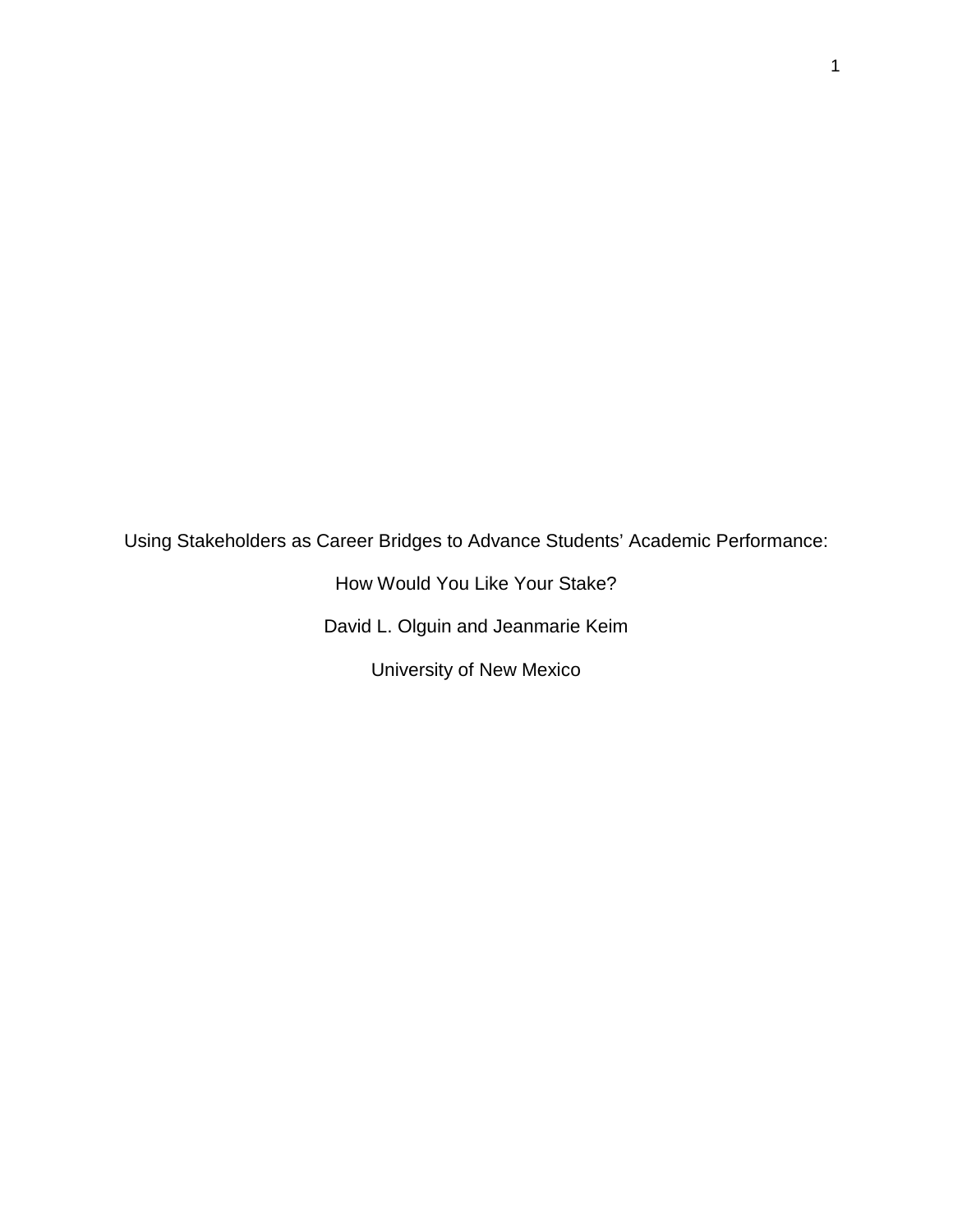# Abstract

The New Mexico Next Step Plan, a postsecondary career transition plan for grades 8 through 12, aims to enhance relationships between all educational stakeholders: students, parents/caregivers, community, and administrators. These stakeholder relationships are intended to close the achievement gap among all students, in particular, ethnic youth. Professional school counselors need to lead this charge. Qualitative feedback from a survey and a compliance audit demonstrate how the school counseling curriculum can utilize stakeholders in career development activities to promote students' academic success.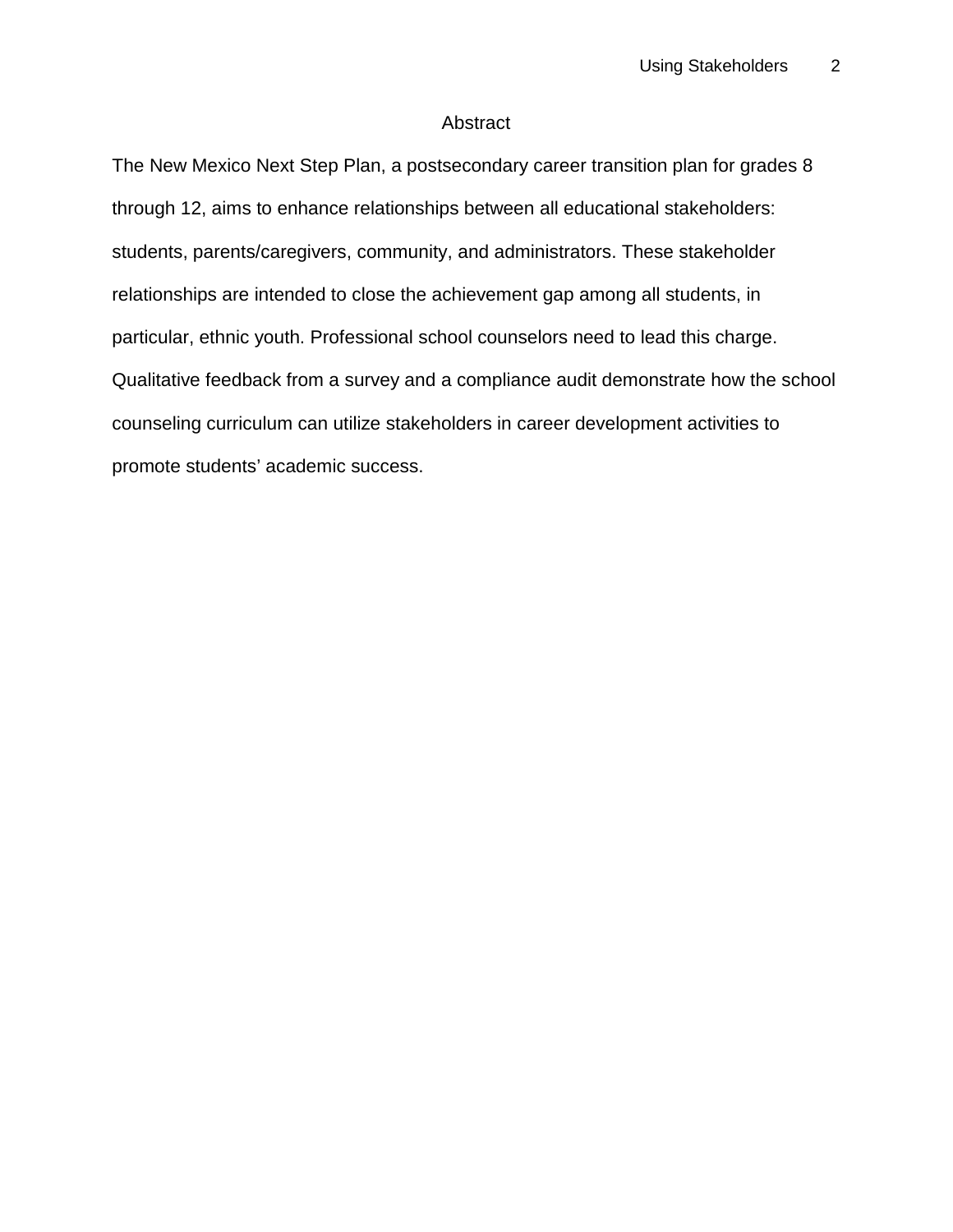Using Stakeholders as Career Bridges to Advance Students' Academic Performance:

# How Would You Like Your Stake?

In preparation for high school graduation, ethnic youth face factors that either impede or support their completion and postsecondary transitions (Brown & Beckett, 2007). Some of the barriers that impact the 72.6% graduation rate are family income, ethnic minority status, community economic vitality, parental involvement, and school environment (Johnston, 2005; Heyer & Pifel, 2007; Seastrom, Hoffman, Chapman, & Stillwell, 2005; Triozzi, 2005; Valentine, 2005). Methods for professional school counselors to help increase graduation rates for ethnic youth are needed because it is also common for these students to experience developmental complications preventing them from graduating (Campbell & Dahir, 1997; Hipilito-Delgado & Lee, 2007). The New Mexico Next Step Plan (NSP) is a postsecondary career transition mandate that attempts to remove educational barriers by emphasizing relationships between students and their stakeholders: parents/caregivers, school officials, and business and community members.

Professional school counselors who acquire the assistance from stakeholders can enhance students' academic and personal/social needs through culturally appropriate career development experiences. Stakeholders can be especially essential for students-of-color due to the fact that their ethnic identities can negatively impact development, school completion, and future outlook (Gushue & Constantine, 2007; Gerler & Herndon, 1993; Johnson & Kottman, 1992). For these reasons, consultation and collaboration between school counselors and other stakeholders are needed to equip students with skills necessary for successful transitions. The purpose of this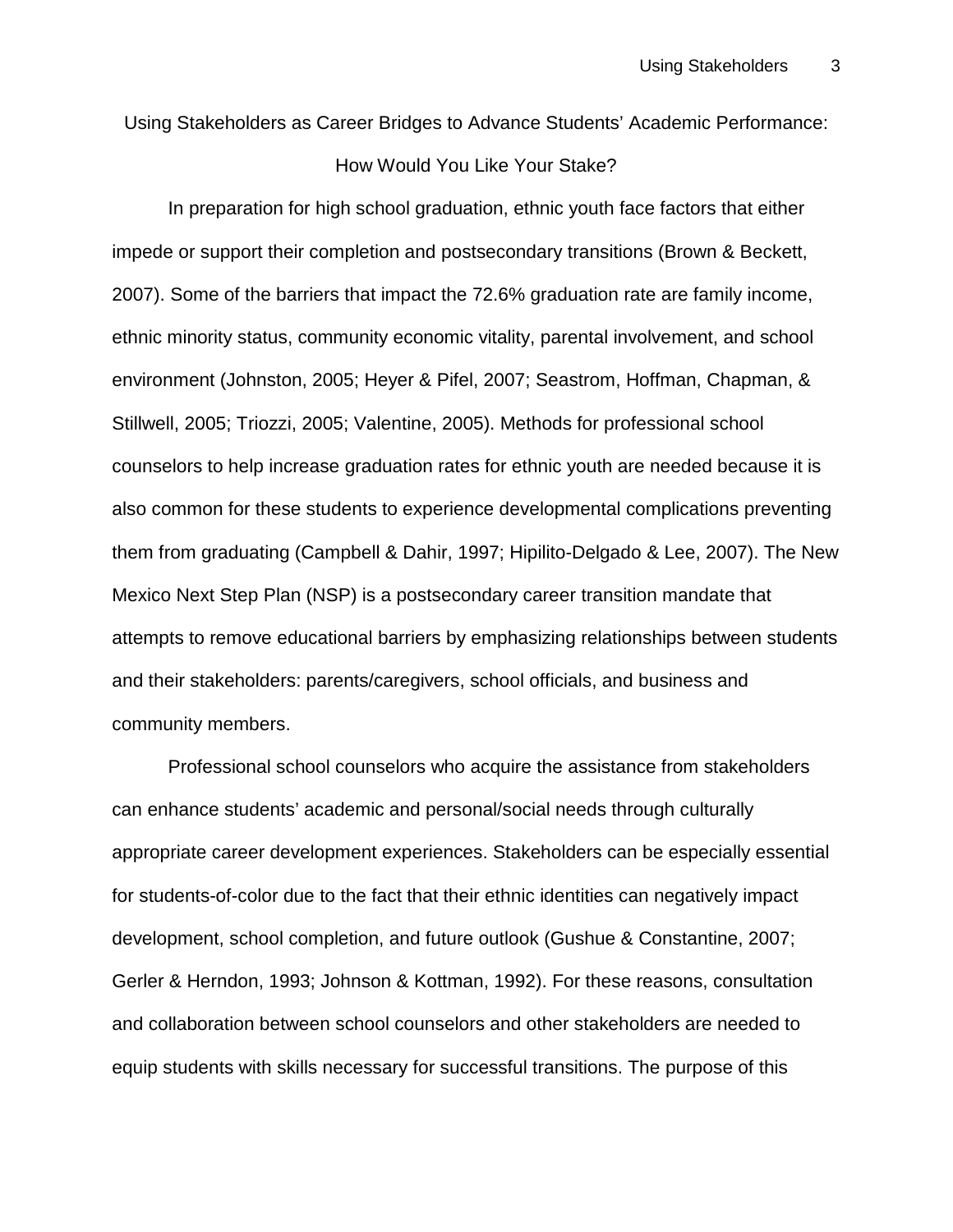investigation was to review archival data from a state audit to answer the question: How were educational stakeholders involved in career planning and implementation? In order to answer the question, themes based on stakeholder involvement were developed. This paper includes an explanation of the New Mexico career plan, career-based activity variables, methods, results, and discussion with recommendations for future stakeholder involvement. Limitations of the study and future research directions are also included.

# Conceptual Career Programming

The New Mexico Next Step Plan (NSP) is a career paradigm that provides opportunities for students to acquire  $21<sup>st</sup>$  century skills. This legislative mandate was enacted in 2003 in an attempt to more intensely engage students in grades 8-12 in education through a career focus. The spirit of the plan is to create relationships between home and school, encourage schools to develop rigorous curricula while delivering the content in a manner that is relevant for the students, and to encourage student readiness for school transitions. The expected outcome is for all students, with stakeholder involvement, to envision and work towards achieving their future goals while gaining self-awareness. The mandate and eight-page state-suggested form (http://www.ped.state.nm.us/Humanities/NextStepPlan/index.html) comprise an interim plan for grades 8-11 (first seven pages) and a final plan for grade 12 (last page). Both interim and final career plans require students and stakeholders to collaboratively develop academic programs of studies and other opportunities to help students reach their identified goals.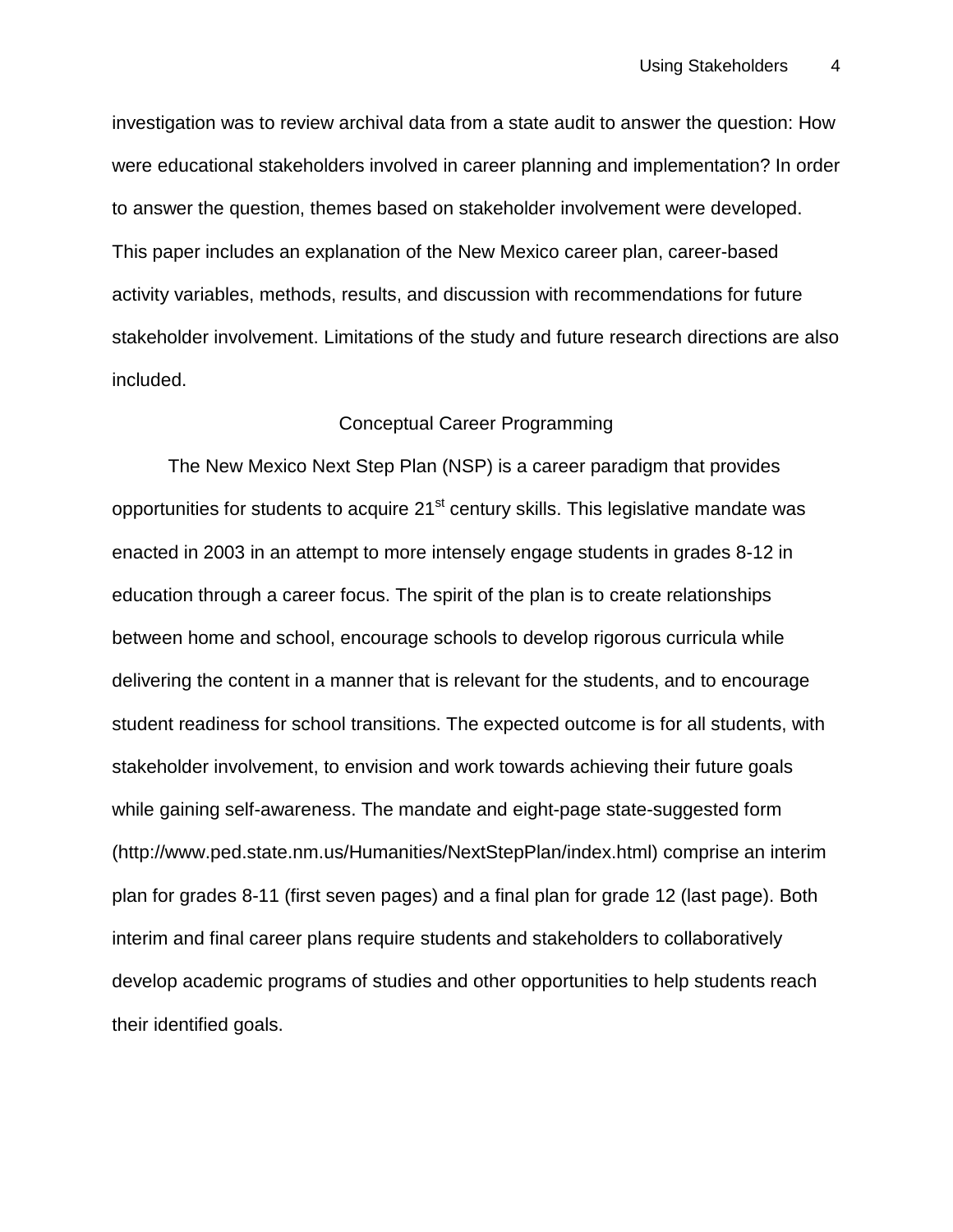# *Achieving Projected Goals*

The mandate requires plans be completed either at the beginning of the second semester or before the following school year, schools can engage in this process once or multiple times in the school year. Starting in grade 8 and ending in grade 12, students receive advisement from stakeholders annually. By completing the NSP, students are guided toward identifying academic and personal/social goals, course selection, extracurricular activities, continuous supports, and collaboration with systems that contribute to their educational success.

#### *Self-Awareness*

Students also learn about themselves by discovering personal likes and dislikes, skills, interests, problem-solving methods and decision-making strategies. After the first year of completing an NSP, students with their collaborative teams review and revise the plans annually by making appropriate modifications as career focus changes and develops from one year to the next. If students' desires change, then modifications to programs of study, extracurricular activities, support systems, and other sections of the NSP are made. At the conclusion of meetings, each plan must be signed by students and team members. In order for seniors to graduate, their final plans must contain the required signatures.

## Career-Based Developmental Activity Variables

One of a variety of methods for professional school counselors to enhance effective school transitions for ethnic youth is through career-based activities. Careerbased activities should address cultural variables that promote, not hinder, academic development (Gushue & Constantine, 2007). The career-based activities should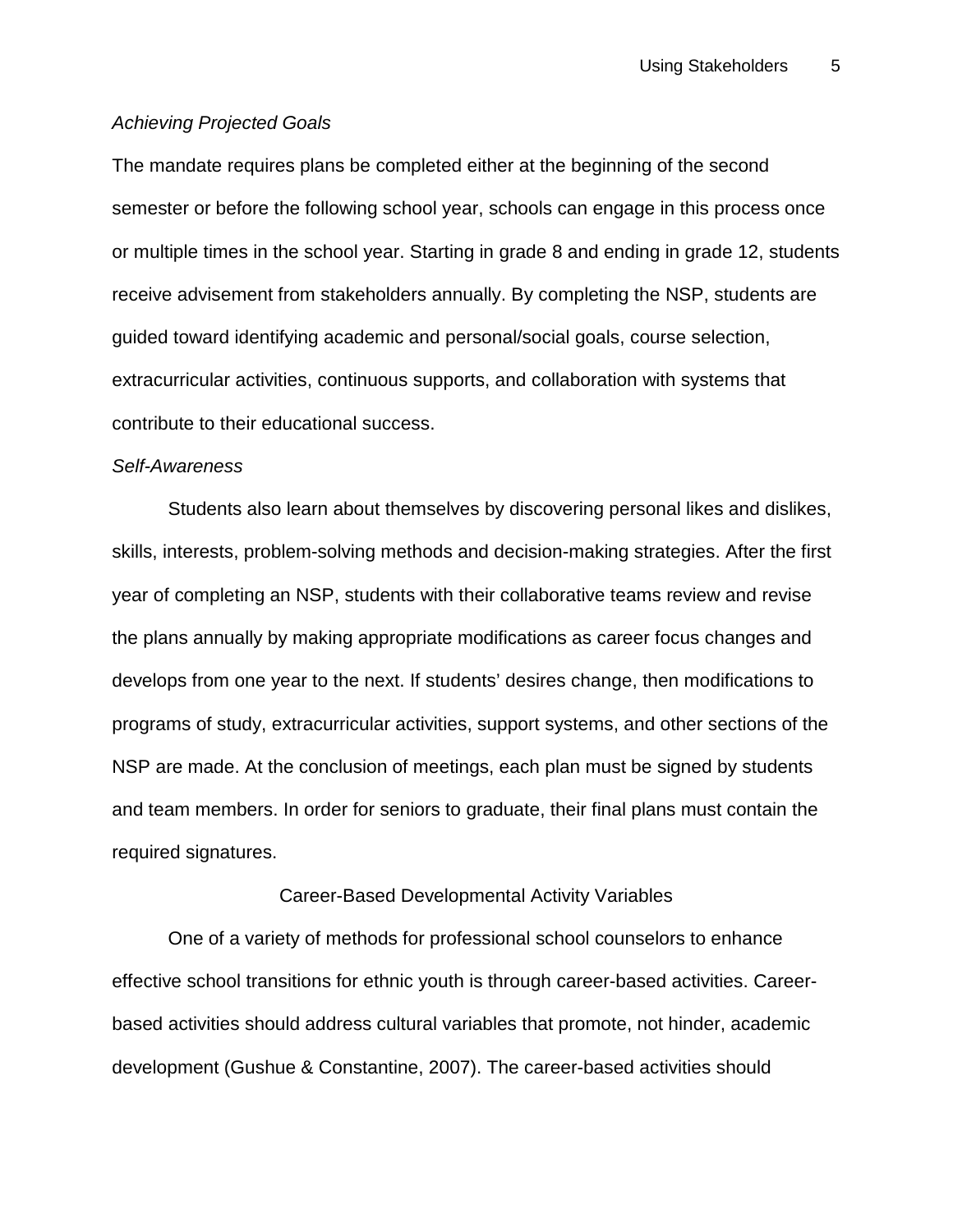address: ethnic identity, acculturation, language, family, illiteracy, school dropout, gender, socialization, religious and spiritual practices, immigration, and family socioeconomic levels (Ensminger & Slusarcick, 1992; Olguin & Maple, 2008), as well as, racial identity development and political forces (Flores & Heppner, 2002). Carefully designed and implemented career activities go hand-in-hand with career planning to produce viable and more productive outcomes for students, especially those at-risk (Ball, 2005; Daggett, 2005). All of these culture-oriented variables should be infused in student activities to help students gain clarity into their future career desires and increased self-awareness.

#### **Methods**

The purpose of the current investigation was to develop themes that answer how educational stakeholders were involved in students' career development. The authors reviewed data used in a state audit to determine stakeholder involvement in schools responsible for planning and implementing the NSP during the 2004-2005 school year. A survey administered to school counselors and feedback generated from state audits were compiled and coded for themes.

#### *Participants*

A total of 27 participants (school officials) were involved in this stakeholder investigation. The racial and ethnic classification of student NSPs from the participating schools represented: 1.47% African Americans, .74% Asian Americans, 38.05% Caucasians, 41.77% Latinos, and 17.93% Native Americans. The compliance audit involved random selection (*N* = 228) of career plans (approximately 28 per school) from 8 of 89 school districts. The audit included 101 (44%) male and 127 (56%) female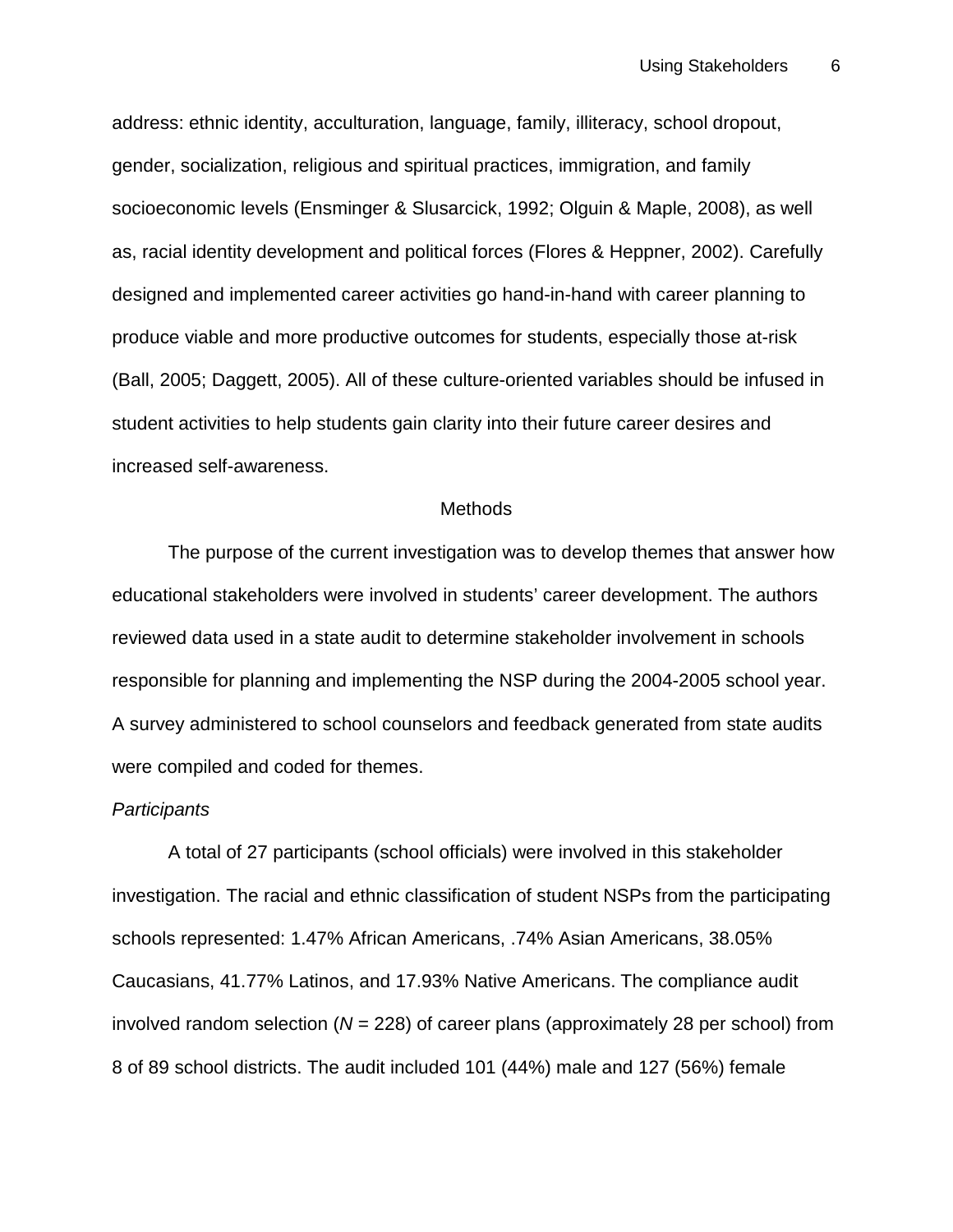plans. Of the total student plans audited, 24 (10%) were  $8<sup>th</sup>$  grade plans, 76 (34%) were  $9<sup>th</sup>$  grade, 65 (27%) were 10<sup>th</sup> grade, 36 (15%) were 11<sup>th</sup> grade, and 33 (14%) were 12<sup>th</sup> grade final NSPs. Schools 1 and 2 were located in the same metropolitan school district. School 1 is a traditional  $9<sup>th</sup>$ -12<sup>th</sup> grade high school, and school 2 is an alternative middle and high school where enrollment and demographics fluctuate throughout an academic year. Schools 3-8 are all located in rural locations; schools 3-5, located in the general vicinity, participated at the same audit. Schools 6 and 8 were K-12 campuses; and school 7 is a high school composed of  $10^{th}$ - $12^{th}$  grades. Of the schools in this sample, 48.5% students qualified for free or reduced lunch and 17.67% were classified as living in poverty. Sixteen school officials present at the audits provided feedback data after the audits were completed.

School officials who did not volunteer for the audits were mailed the *Survey to State*. This survey was developed for the purpose of finding out how stakeholders were involved at schools not involved in the audit. Of the 222 surveys mailed, 11 of 89 school districts responded in one-month resulting in a 20.18% response rate. Composite demographics for the schools represented in the survey comprised: 65.2% students who received free or reduced lunch, 49.07% female and 50.93% male students, and of these students, 28.15% have been classified as living in poverty.

#### *Procedures*

Seventeen schools were individually contacted by phone and email and asked to participate in the state audit, but only eight schools agreed. The compliance audits lasted one-one half months, and school officials present provided data through verbal feedback. While the audits were in progress, those school officials who were not a part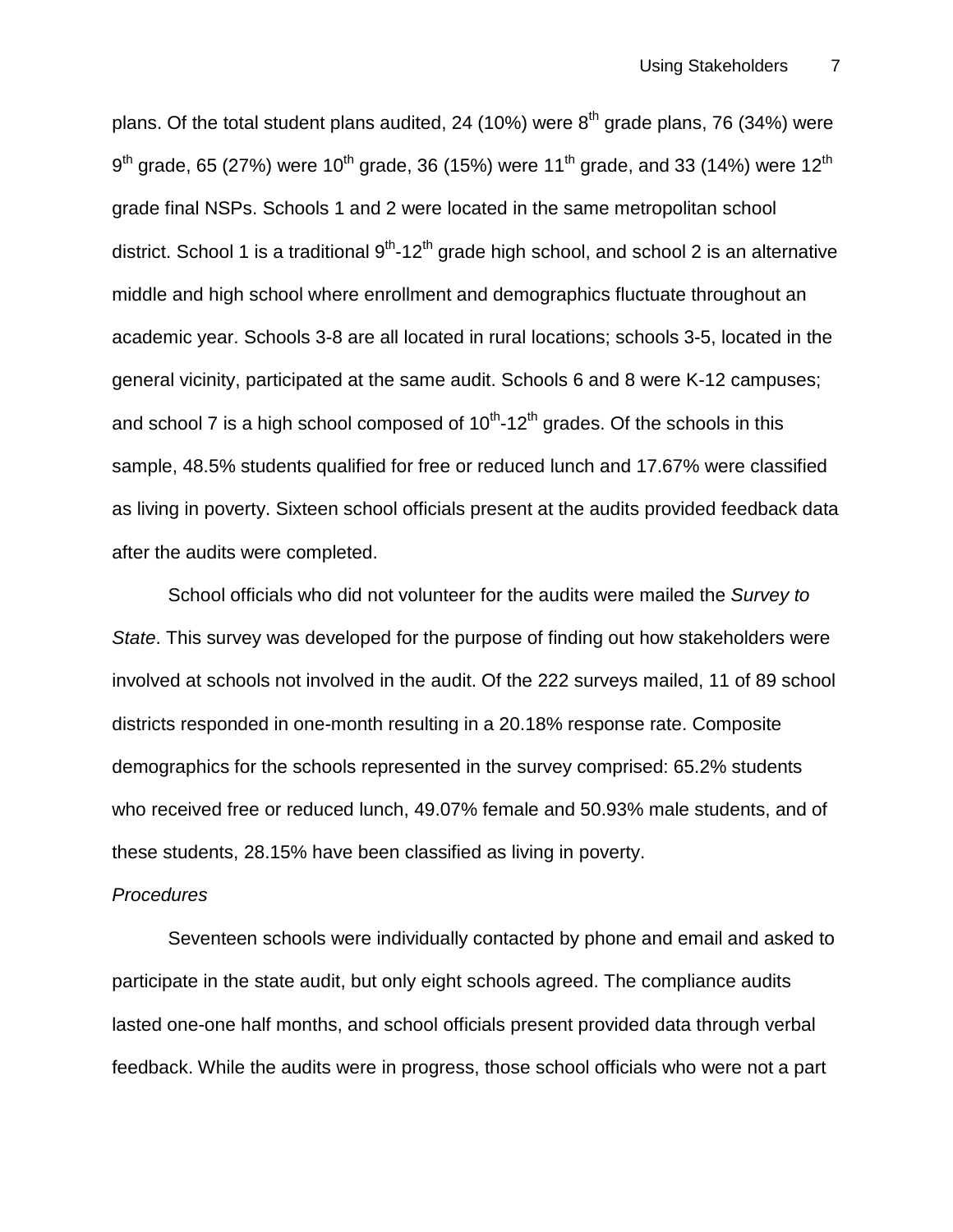of the audits were mailed the *Survey to State*. After the one-month survey data collection period, the surveys and feedback generated from the audits were complied and then coded.

## *Researcher Bias*

The authors are both assistant professors in a counselor education program with an average of 11.5 years of teaching and serving on doctoral student dissertations. They also are experienced qualitative methodologists. The primary investigator initially had experience in qualitative research while in graduate school. Currently, the lead author has experience in qualitative research through publications and current qualitative investigations. The lead author was also the primary investigator who conducted the audits at each school site, and collaboratively developed the Survey to State.

## *Analysis*

Based on the nature of the current investigation, basic qualitative research was the analytic method used to code the data (Merriam, 1998); this analysis was ideal for understanding stakeholder involvement since this was the first implementation year. The stakeholder categories were established prior to data collection. After the data was collected, the primary investigator reviewed all the notes generated at the audits and the surveys, and then the data was separated into their respective categories. Once the data was categorized, the investigator examined the data for emerging themes. One theme per category was assigned based on what the respondents reported. The literature was then reviewed to triangulate the findings. Additional triangulation occurred when the co-authors convened to discuss the themes, and both agreed with the themes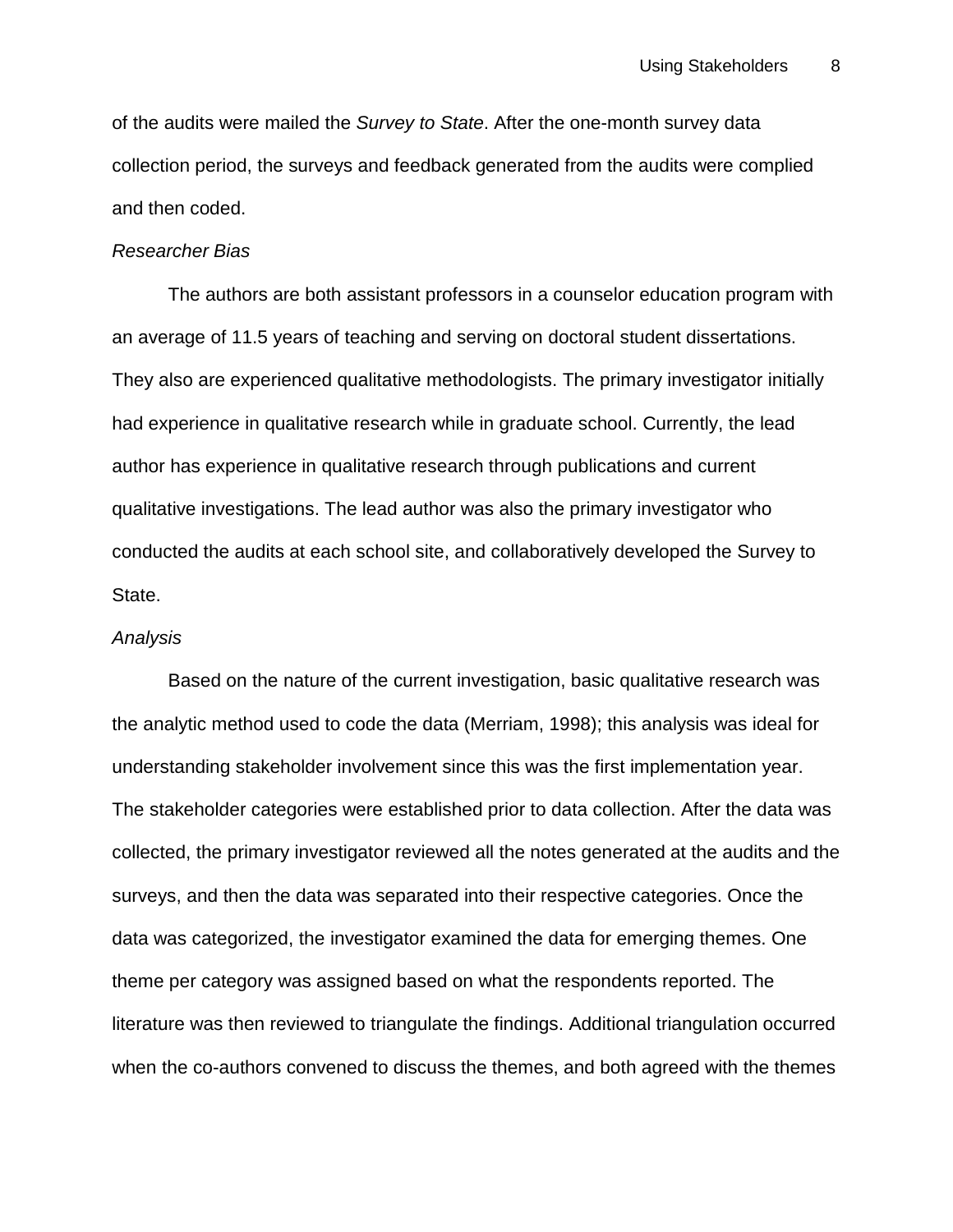generated. Since categories answer research questions, the themes generated describe how stakeholders were involved in the NSP.

## Results

The following results were generated from review of the surveys and compliance audit feedback from the eight public middle and high school officials. Four themes and areas where help from stakeholders is needed to help implement the NSP emerged. The first stakeholder group, "Students," was coded as *Passive Recipients*. The respondents indicated a need for more student involvement in designing and implementing the NSP each school year. The second stakeholder group, "Parents," was coded as *Passive Observers*. Similar to the student group, parents were minimally involved in the planning and implementation process. They were primarily utilized in signing their children's career plans. The third stakeholder group, "Community," was labeled *Developmental* because the participants indicated that they are in the early stages of gaining community stakeholder support. Respondents reported that community stakeholders were underutilized during the entire process. The final stakeholder group, "Administrators," was labeled *Strategic Oversight*. This group was coded as such because administrators allowed their school officials flexibility to attend workshops; minimal funding to implement the NSP was also provided.

#### **Discussion**

Research aimed at stakeholders is a universal concern confronting all school officials (Brown & Beckett, 2007; Gehring, 2003; Lim, Wong, & Quah, 2007; Miller, Adist, & Miller, 2005; Robelen, 2003; Smyth & Fasoli, 2007; Trudell, 2007). The following discussion focuses on the stakeholders: students, parents, community, and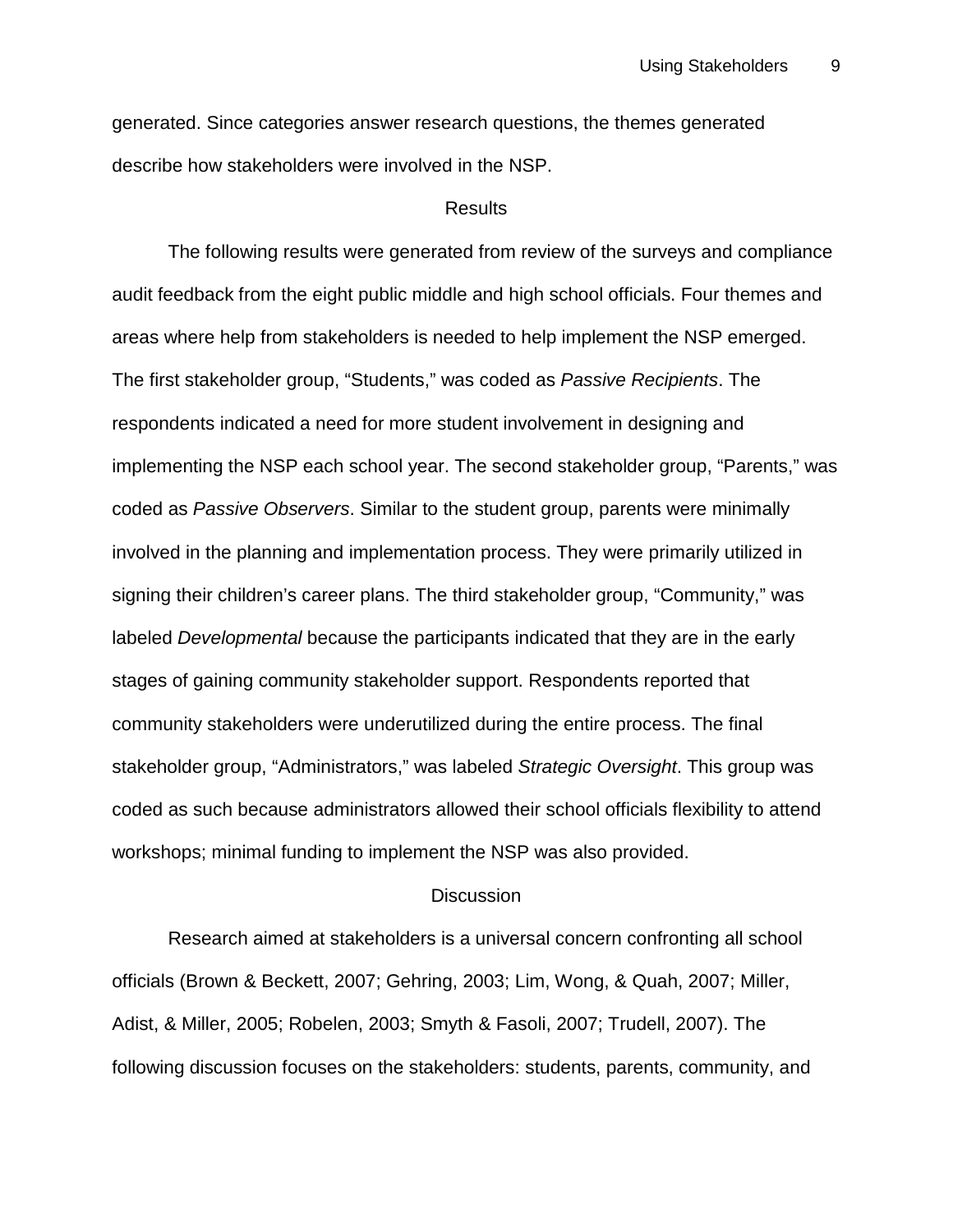administrators. It also delineates the results, and avenues for how stakeholders can be utilized in the career curricula.

*Students.* The majority of the survey respondents did not utilize students to help implement career development activities. One school reported that high school seniors assisted underclassmen in the development of their programs of study, a second school had students photocopy career planning materials. Additionally, their feedback supported the survey findings, only one of the eight schools utilized students to assemble career development packets. After reviewing the data in this study, student involvement was coded as *Passive Recipients*, because feedback from the audits and the surveys indicated that students were not typically included in the design or implementation processes of the NSP. This finding is consistent with both Robelen (2003) and Smyth and Fasoli (2007) who reported that students are not utilized in their schools as they should be.

An official term previously used to describe student participation was 'disengagement.' Disengagement denoted that students were not getting their career needs met at schools, especially the at-risk students (Smyth & Fasoli, 2007). The current authors did not use the term 'disengagement' because it was reported that some students did assist in career planning. Therefore, it is strongly recommended that students, the primary recipients of educational services be proactive in their own career development. For example, they can help coordinate and host career fairs, provide clerical assistance, secure guest speakers, and be trained to recruit parent and community stakeholders. Most importantly, students can also learn how to develop programs of studies, and in turn, assist peers and students in the lower grade-levels.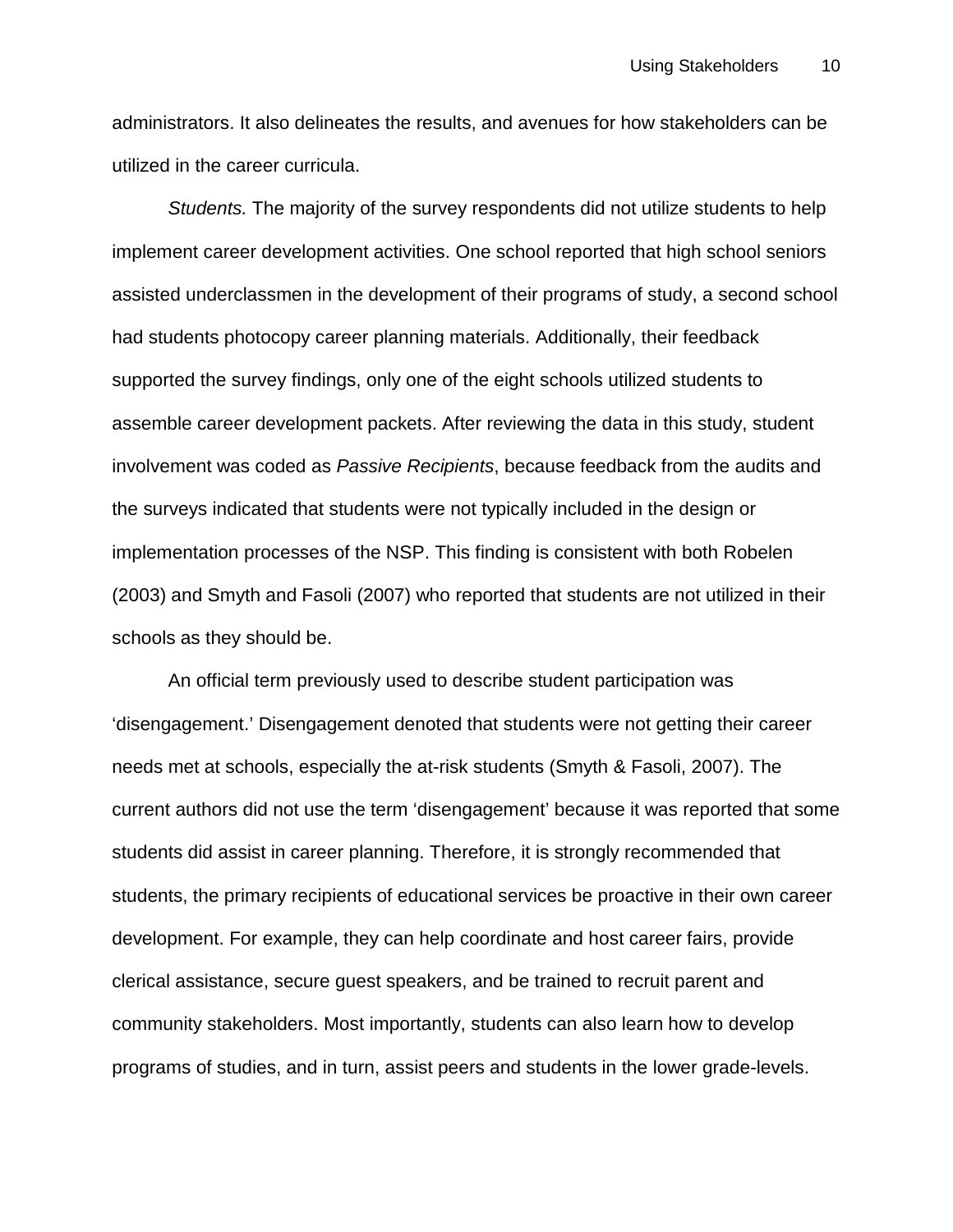*Parents.* The parental stakeholder involvement results from the current investigation were similar to the student results. According to the surveys, only one school utilized parents to assist in the implementation. One school indicated "parents will soon meet for a NSP orientation, but in the meantime parents will continue to only review and sign the plans." The parental group was coded as *Passive Observers*, indicating no involvement beyond simply signing and at times reviewing student plans. To support this finding, Brown and Beckett (2007) reported that socioeconomic levels impacted parental involvement to the extent they were not engaged at schools. The current investigation appears consistent with Brown and Beckett because of similar demographic data (free-reduced lunch and the number of students who live in poverty). A positive effect, according to the literature, was higher parental involvement. Their involvement predicts academic success.

As Brown and Beckett (2007) purported, parents are encouraged to contact their local schools to offer their assistance. They can help with career programming while understanding their children's future desires. Furthermore, they can learn to develop and implement career guidance activities, recruit other parent and community stakeholders, coordinate and host career fairs, secure guest speakers for classroom guidance activities, and receive training to enter student data in computer programs.

*Community.* The results from the current investigation concerning community stakeholders showed that strategies to involve them are currently in progress. One respondent stated that the school is seeking to establish "partnerships with university and business organizations to create interest in training and jobs." Another reported that local businesses were contacted via US mail in attempt to form a "business advising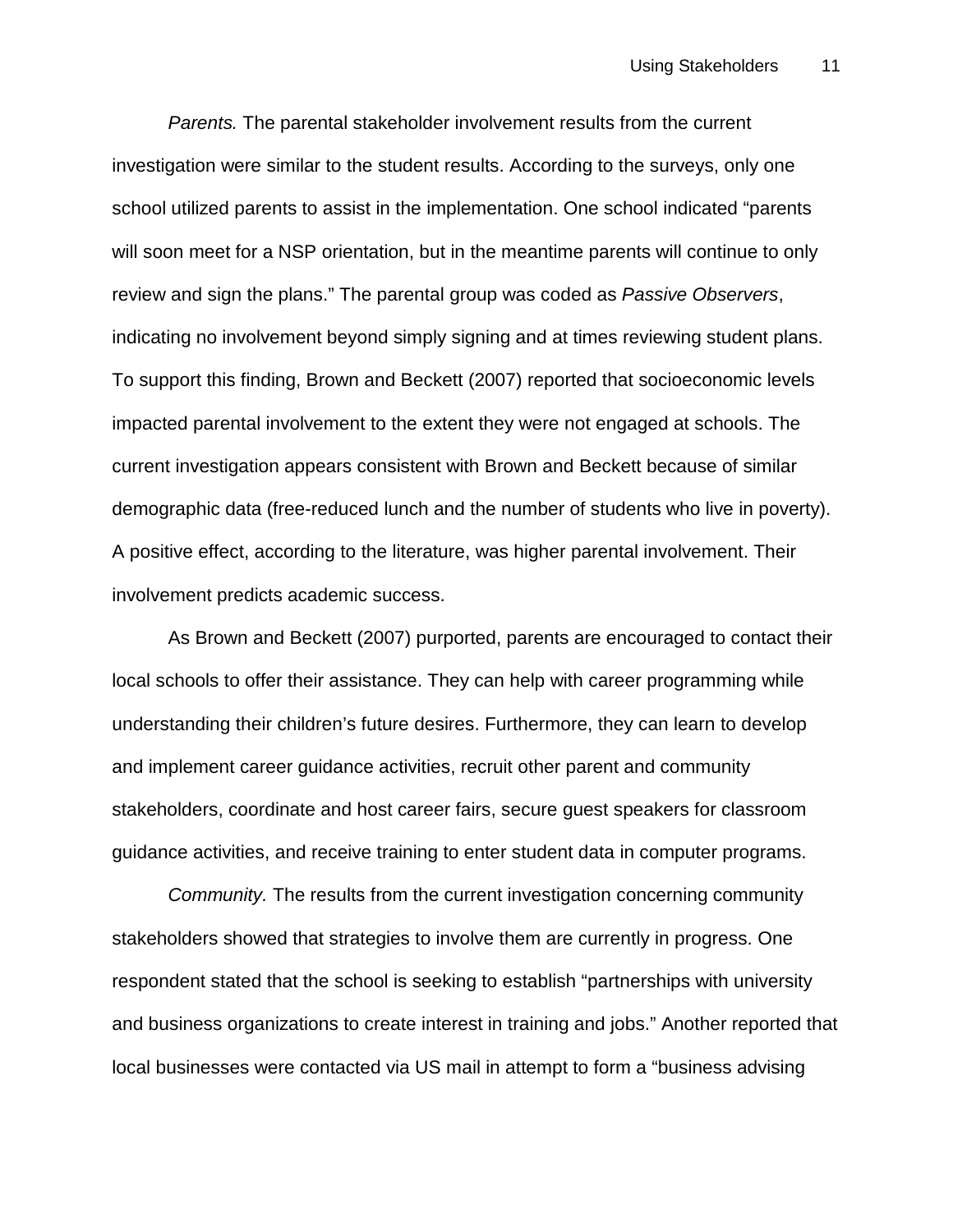group". Other than these two schools, the rest of the surveys indicated no involvement. As for the compliance audits, only one set of school officials reported that community members assisted students by providing work study opportunities. This category was coded as *Developmental*, indicating that some schools are at varying stages to acquire community involvement. Similar to the findings in this research, Dymond, Renzaglia, and Chun (2007) found that only two schools in their sample secured strong relations with community stakeholders.

Community stakeholders, like the parents, are encouraged to contact their neighborhood schools to express interest in volunteering (Lim, Wong, & Quah, 2007). We recommend a more proactive stance, for example, schools should brainstorm a list of stakeholders and personally seek out their assistance. Once stakeholders are secured they can recruit other community/business stakeholders. Additionally, they can assist schools by providing informational interview, apprentice, internship or job shadowing opportunities for students. Coordinating and hosting career fairs and securing guest speakers for classroom guidance are also needed. Not to mention, community stakeholders are needed in school advisory councils (American School Counselor Association [ACSA], 2005) to help design and implement career-based activities. ASCA recommends school principals and counselors to acquire community support.

*Administrators.* As for school administrator stakeholders in the current investigation, their involvement was coded *Strategic Oversight*. This theme encompassed no involvement to providing funding and staff flexibility to attend NSP workshops. A majority of school representatives who volunteered for the audit verbally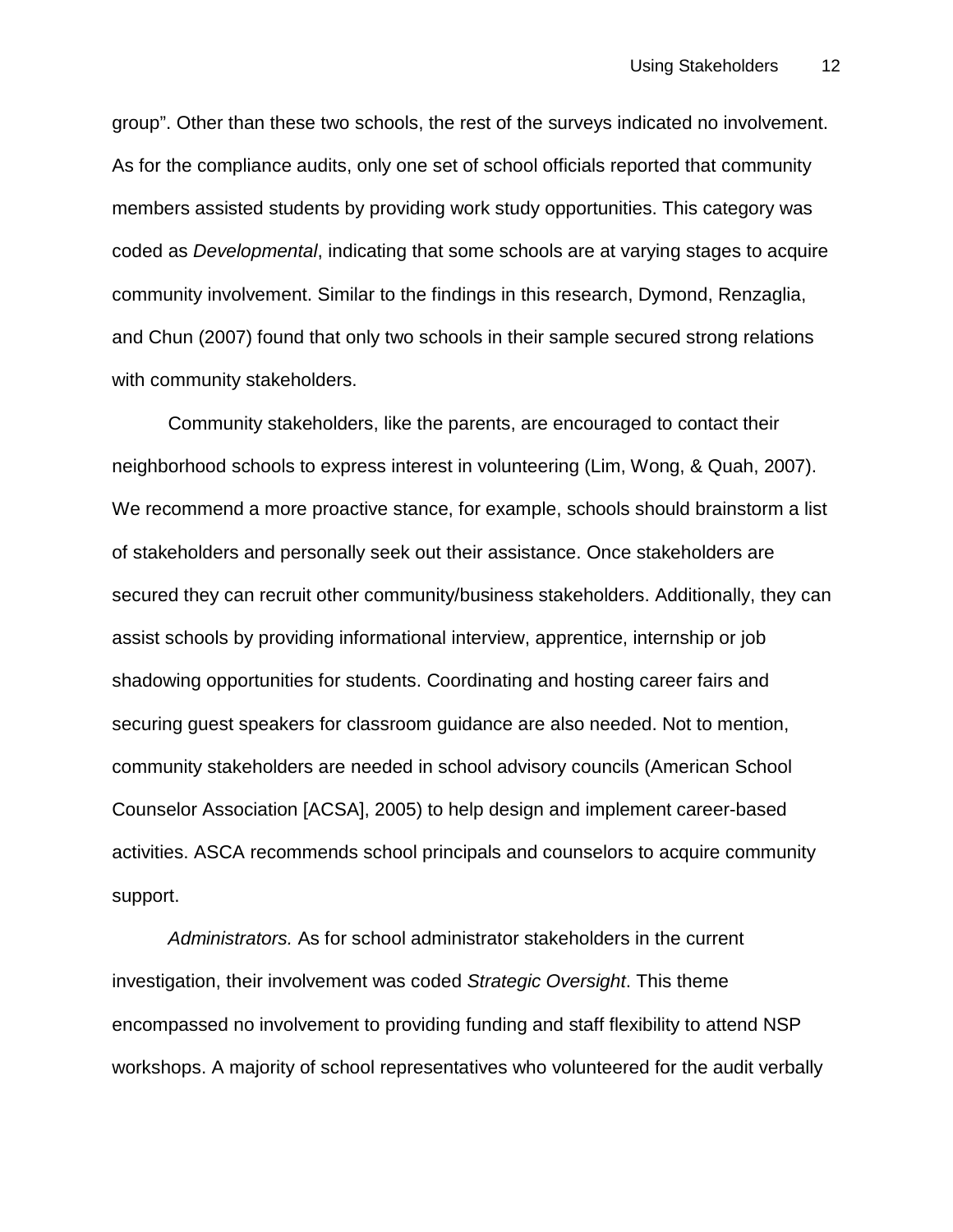expressed a need to learn how to train teachers and school staff to develop students' 4 year programs of studies. One survey indicated that the principal allocated a small amount of funding to purchase career materials for students. The majority of feedback generated from the audits indicated that they needed portable computers that can be taken from class to class; and the alternative school voiced their need not only for computers, but internet access and phones in each of the classrooms. For the most part, regardless of compliance audit or survey findings, the administrators were perceived as relying on school counselors to have needed materials for planning and implementing the NSP. Heyer and Pifel (2007) provided a promising suggestion so that schools can help students succeed academically: expand stakeholder involvement beyond the school itself. For example, stakeholders might donate a computer. Furthermore, the American School Counselor Association (ASCA, 2005) specifically stated that administrators need to market their academic and school counseling curricula to community stakeholders. Based on the current findings and literature (Lim, Wong, & Quah, 2007), administrators are encouraged to continue supporting school counselors and other school officials with time, funding and technology for career development programming. They must also regularly meet with school counselors to fully grasp what career programming entails. Once career programming is planned and understood, administrators can then market the curricula to other stakeholders. *Recommendations for Increasing Stakeholder Involvement*

It is imperative for professional school counselors to establish collaborative teams that can develop and execute culturally sensitive career-related activities that align to the ASCA national model and academic standards while fitting each school's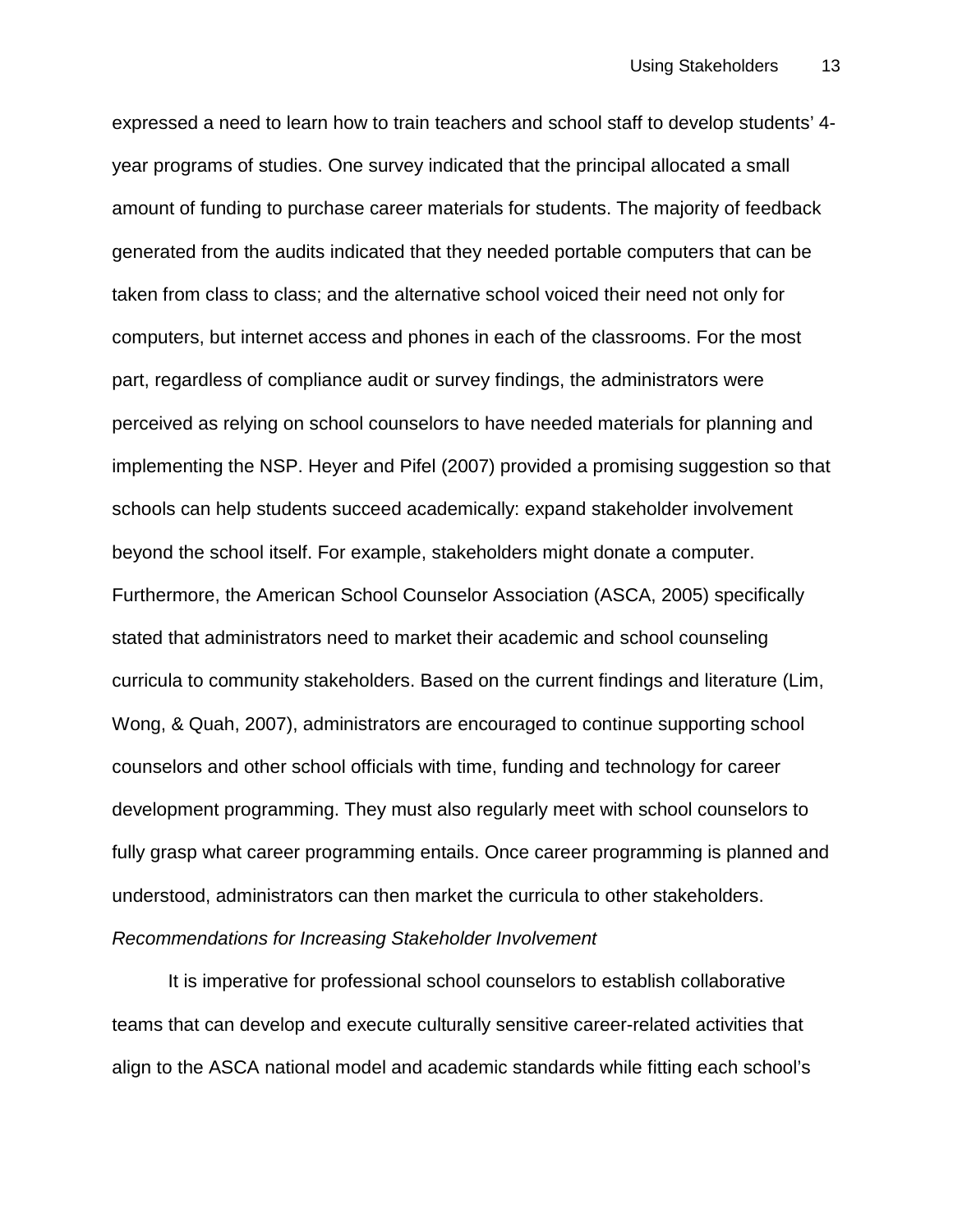demographic population. These collaborative efforts must include crosswalking academic and career development standards into one curriculum (ASCA, 2005), and soliciting the support from students and parents can ensure that they are not passive recipients or observers.

A second recommendation for career programming is for school counselors to train teachers and other stakeholders to prepare students' programs of studies that parallel their short and long term career goals. District graduation requirements can be transferred to a template so that all stakeholders can use it as a guide in training and planning. In addition to this training, school counselors must inform their principals as to what career programming entails. School administrators need to learn about programming so that they are equipped to promote the curricula to stakeholders.

Another recommendation for school counselors is to teach stakeholders how they can serve as role-models to enhance students' academic performance. It is important for stakeholders to be ethnically similar to the students they mentor because of the difficulties ethnic minorities face in schools and lack of similar role-models. Ethnic students can have difficulty blending into schools primarily due to their skin tone, physical features and language (Flores & Heppner, 2002). Next, school officials need to continue developing relationships outside the schools so that opportunities for students, parents and schools to connect with one another are available. If student-parent orientations, parent-teacher gatherings, and specifically, career programming held at schools prove ineffective, then using community businesses organizations as designated sites to meet with parents can enhance relationships.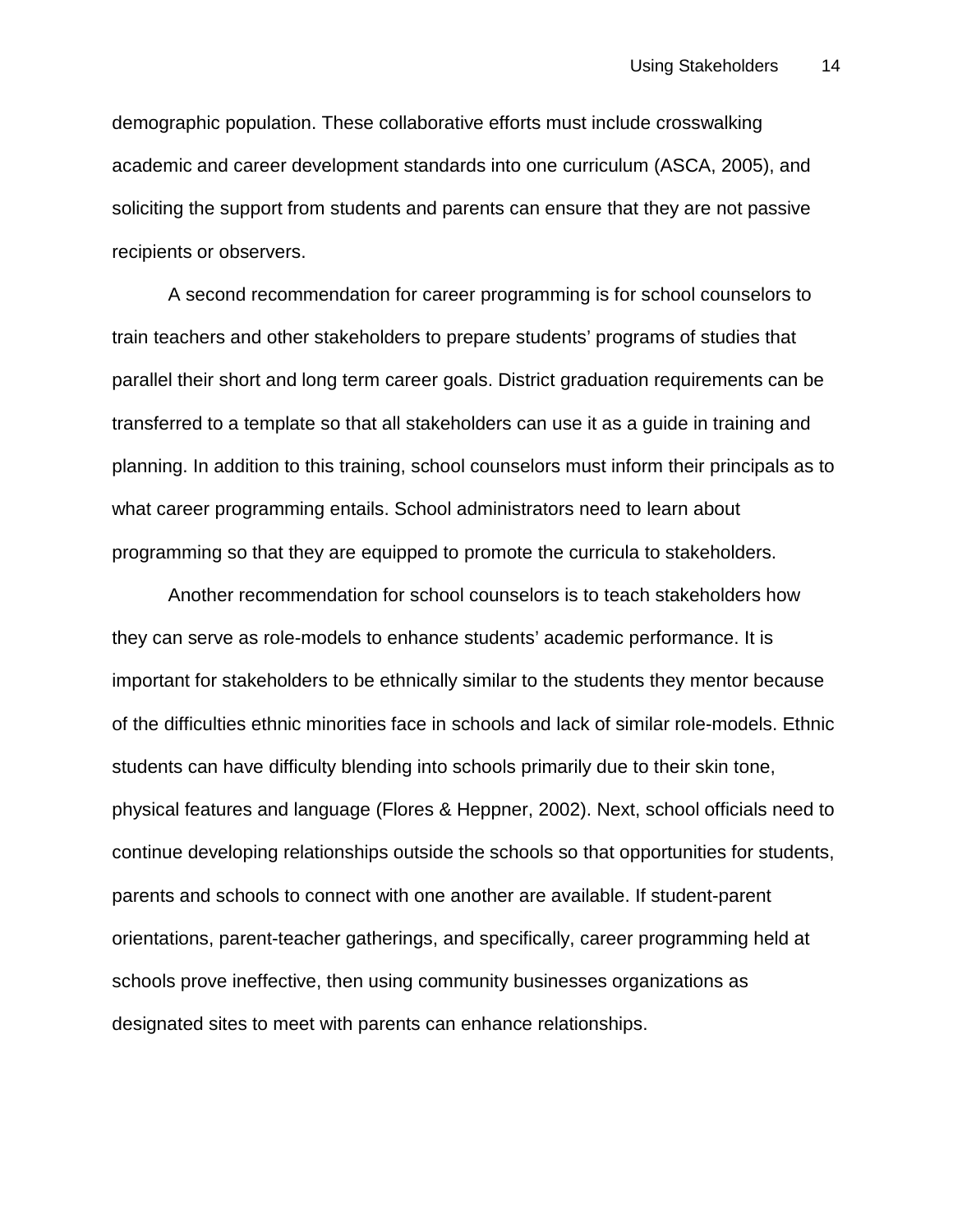Finally, professional school counselors need to ensure that students-of-color academically succeed in a more rigorous academic curriculum than that to which they historically have been exposed (Brown & Beckett, 2007; Flores & Heppner, 2002; Ford, 1997; Heyer & Pifel, 2007). This will help to close the achievement gap and increase graduation rates. Accordingly, academics must be increasingly relevant to the world of work while creating real-world relationships with stakeholders (ASCA, 2005). Traversing scholastic content to the world in which students live prepares them to transition from grade to grade, school to work, school to school, school to military, or school to family life. If educational institutions and stakeholders are invested in preparing all students to become contributing members in society, then it is necessary to expose them to local community and regional businesses (Heyer & Pifel).

The overarching recommendation is for school counselors to collaborate with all stakeholders and determine how they best fit into the educational environment in order to promote students' career development. This can be initiated by acquiring funds to purchase needed career materials. They should also continuously examine the curricula and determine how stakeholders can positively impact student learning, growth, and academic performance and self-awareness.

#### *Limitations*

The primary limitations were the design of the survey, survey response rate, and the unstructured questions used after each audit. As for the surveys, school counselors were not asked to expand on their responses. Another limitation was the manner in which the feedback was generated; both school counselors and principals were present.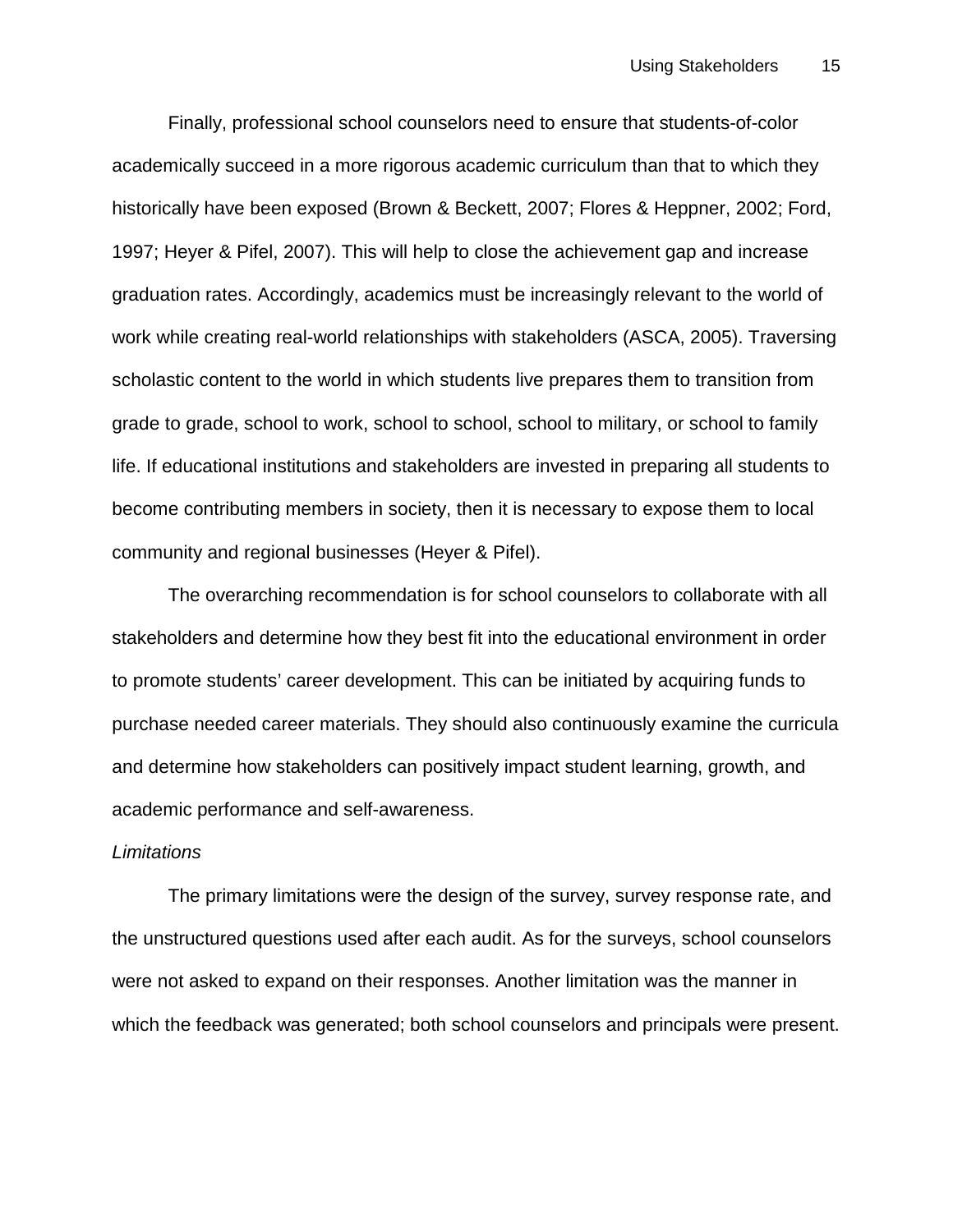Finally, in order to strengthen the trustworthiness of the themes member checks could have been utilized.

# *Future Research*

In a future investigation it is recommended that school counselors and principals be interviewed separately so that more anonymity is preserved, and so that counselors do not fear negative consequences from the school principal because of their responses. The second recommendation is to have some semi-structured questions to ask school officials. Next, redesigning the survey is highly recommended so that the data is rich with content, and so that questions do not remain unanswered. Finally, member checks should be utilized so that the themes are trustworthy.

## **Conclusion**

The respondents in the current investigation, for the most part relied on school counselors to plan and implement the NSP in their respective schools. Although school officials had one year to plan for the implementation, school counselors were the key stakeholders involved in the planning and implementing phases. It is necessary for students, parents, community and administrator stakeholders to become active participants in the planning and execution of career development activities. Because the spirit of the NSP emphasizes stakeholder relationships, academic rigor and relevance for students, and transition readiness, all stakeholders need to be actively engaged in the entire career development process.

Contributing to the achievement gap and lowered rates of graduation include biases, racism and oppression that continue to affect students and their desires to be or not to be in schools where cultural, individual or institutional barriers exist (Gushue &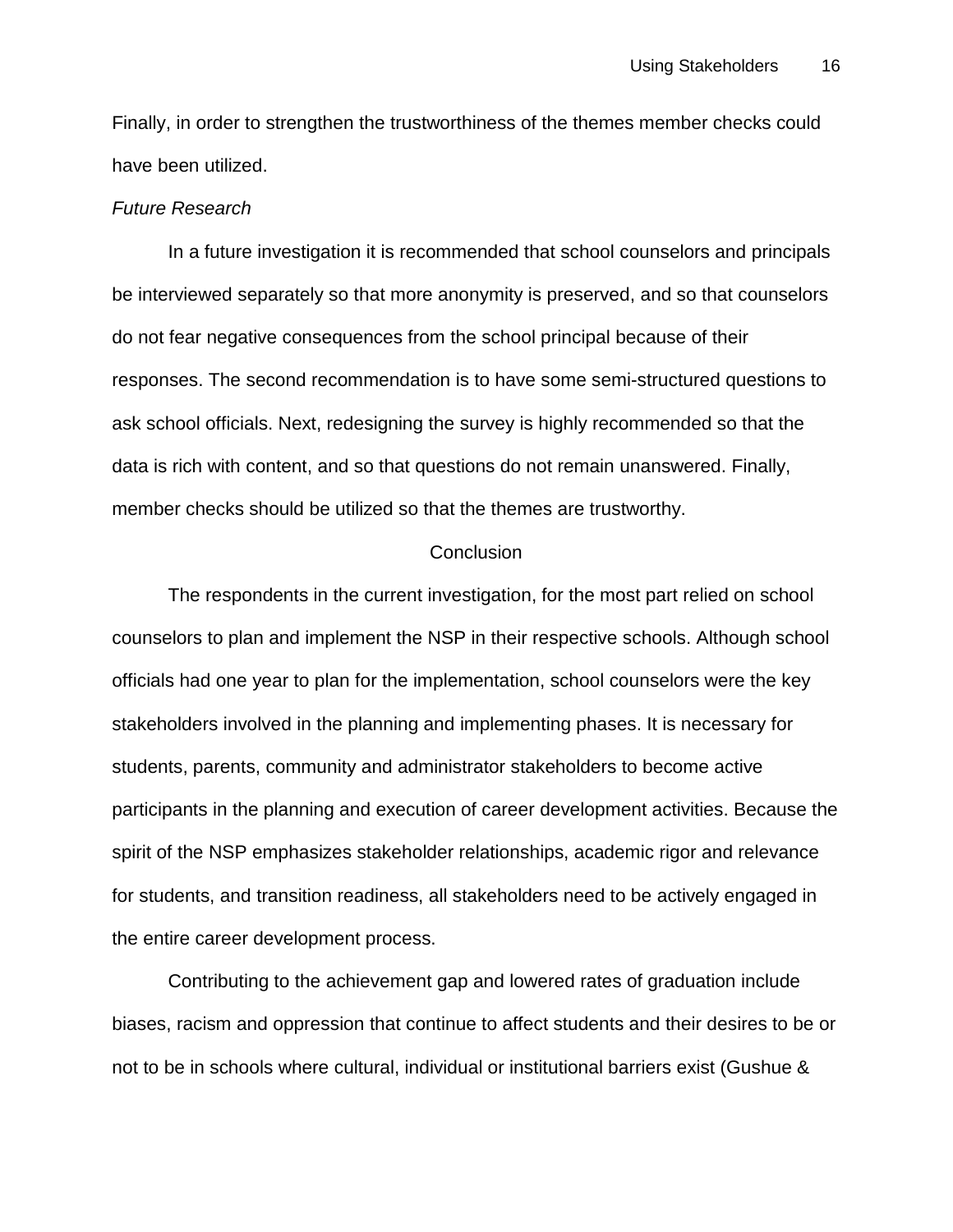Constantine, 2007; Hipilito-Delgado & Lee, 2007; Locke & Kiselica, 1999). Since these barriers can impede academic performance, career-related activities with stakeholder involvement must be developed and implemented with the intent to eliminate educational barriers.

According to the United States Department of Education (USDOE, 2005) 62% of high school graduates immediately transition to postsecondary education or training, yet, when disaggregated, ethnic youth evidenced lowered participation rates. For example, African Americans were at 11.3% and Hispanics at 9.5% (Hawkins & Lautz, 2005). Participation of all stakeholders is vital to education, and is needed to help remedy the disparities that confront students and close the achievement gap to increase graduation rates.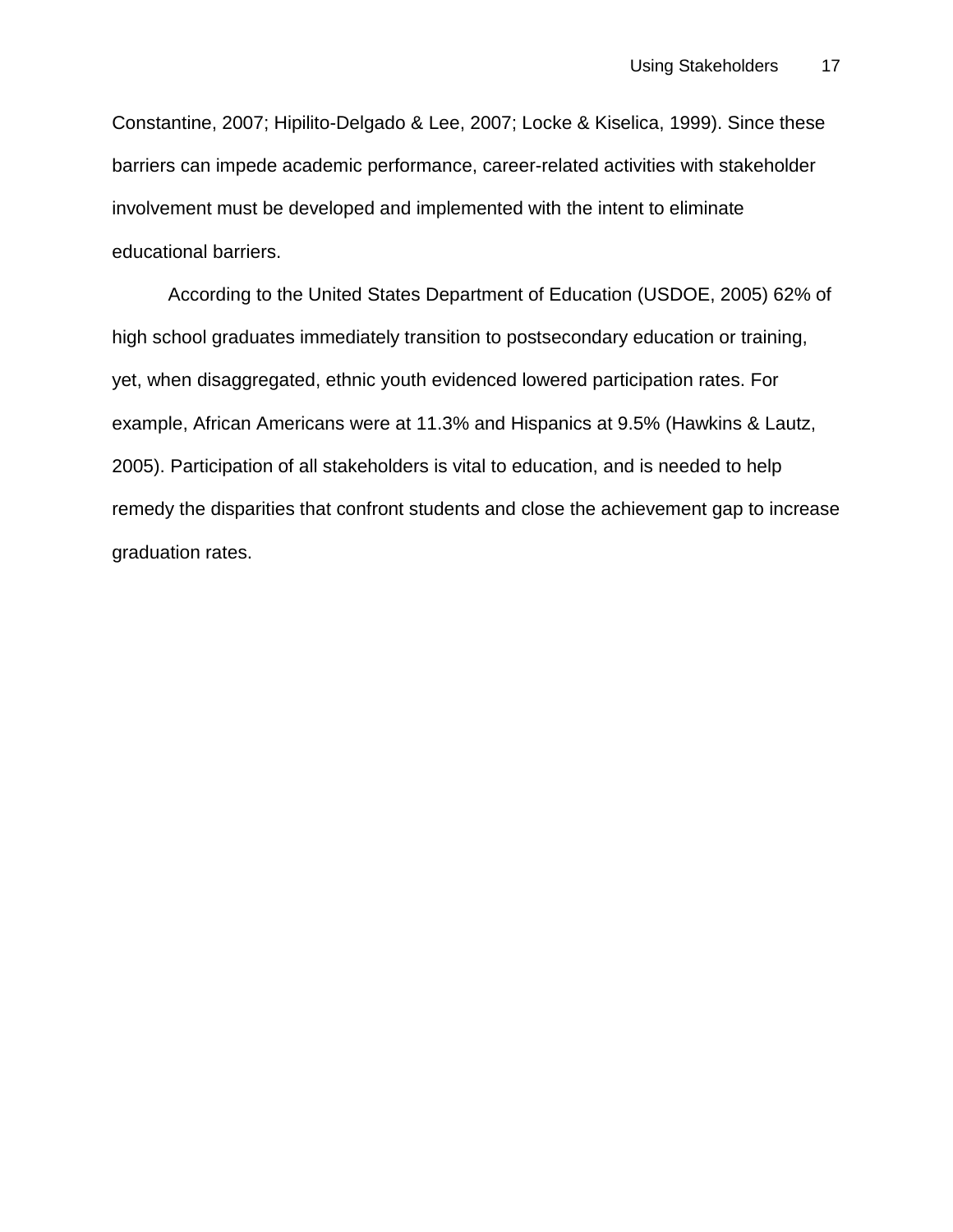#### References

- American School Counselor Association (2005). *The ASCA national model: A framework for school counseling programs* (2<sup>nd</sup> ed.). Alexandria, VA: Author.
- Ball, J. F. (2005). Are high school career and technical students less prepared for college? *Techniques: Connecting Education & Careers, 80*(6), 38-40.
- Brown, L. H., & Beckett, K. S. (2007). Parent involvement in an alternative school for students at risk of educational failure. *Education & Urban Society, 39,* 498-523.
- Campbell, C. A., & Dahir, C. A. (1997). *Sharing the vision: The national standards for school counseling programs.* Alexandria, VA: American School Counselor Association.
- Daggett, W. R. (2005). A central role for CTE in high school restructuring. *Techniques: Connecting Education & Careers, 80*(4), 56-58.
- Dymond, S, K., Renzaglia, A., & Chun, E. (2007). Elements of effective high school service learning programs that include students with and without disabilities. *Remedial and Special Education, 28,* 227-243.
- Ensminger, M. E., & Slusarcick, A. L. (1992). Paths to high school graduation or dropout: A longitudinal study of a first-grade cohort. *Sociology of Education, 65,* 95-113.
- Flores, L. Y., & Heppner, M. J. (2002). Multicultural career counseling: Ten essentials for training. *Journal of Career Development, 28,* 181-202.
- Ford, D. Y. (1997). Counseling middle class African Americans. In Lee, C. C. (1997). *Multicultural issues in counseling: New approaches to diversity* (2<sup>nd</sup> ed.). Alexandria, VA: American Counseling Association.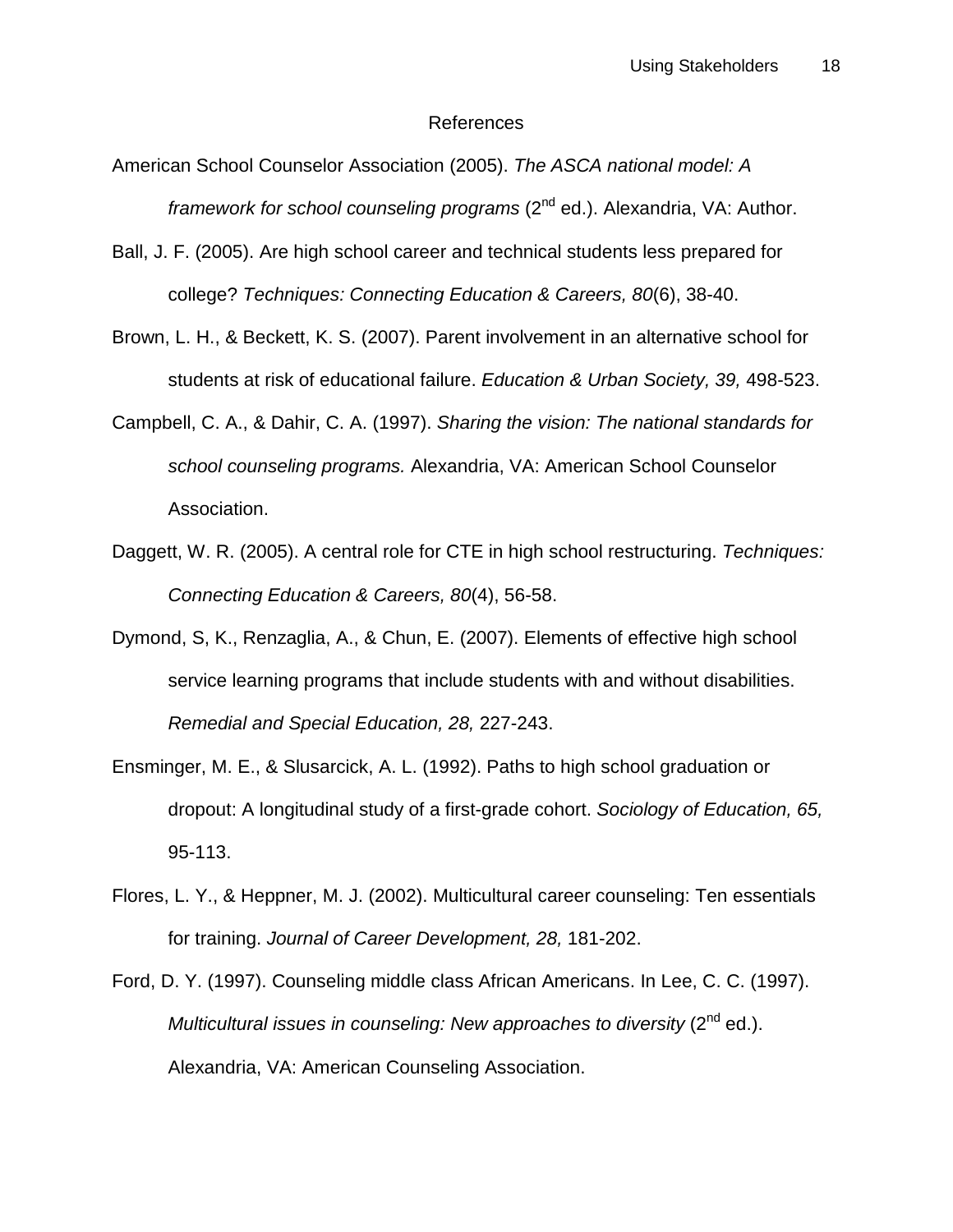Gehring, J. (2003). Two-track solution. *Education Week, 23,* 18.

- Gerler, E. R., & Herndon, E. Y. (1993). Learning how to succeed academically in middle school. *Elementary School Guidance and Counseling, 27,* 186-197.
- Gushue, G. V., & Constantine, M. G. (2007). Color-blind racial attitudes and White racial identity attitudes in psychology trainees. *Professional Psychology: Research and Practice, 38,* 321-328.
- Hawkins, D. A., & Lautz, J. (2005). *State of college admission*. Retrieved November 8, 2005, from National Association for College Admission Counseling (NACAC) Web site: http://www.nacac.com/research\_trends.html
- Heyer, K. D., & Pifel, A. (2007). Extending the responsibilities for schools beyond the school door. *Policy Futures in Education, 5,* 567-580.
- Hipilito-Delgado, C. P., & Lee. C. (2007). Empowerment theory for the professional school counselor: A manifesto for what really matters. *Professional School Counselor, 10,* 327-332.
- Johnston, R. C. (2005). Group links graduation rates, states' economic vitality. *Education Week, 24*(34), 28.
- Johnson, W., & Kottman, T. (1992). Developmental needs of middle school students: Implications for counselors. *Elementary School Guidance and Counseling, 27,* 3- 14.
- Lim, C. P., Wong, P., & Quah, V. (2007). Supporting technology use in schools with a public-private partnership: A collective case study of five Asian countries. *Educational Media International, 44,* 267-285.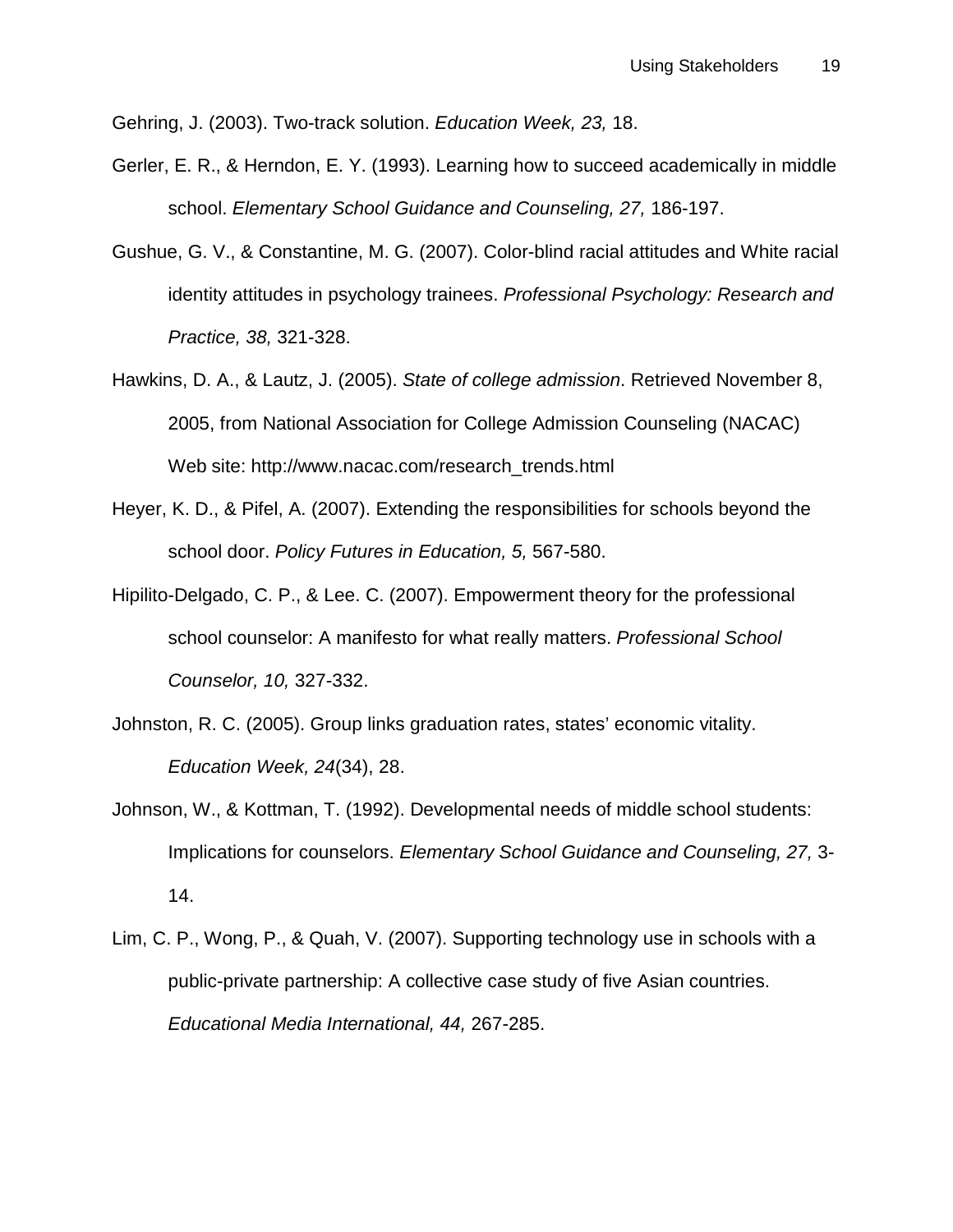- Locke, D. C., & Kiselica, M. S. (1999). Pedagogy of possibilities: Teaching about racism in multicultural counseling courses. *Journal of Counseling and Development, 77,* 80-86.
- Merriam, S. B. (1998). *Qualitative research and case study applications in education*. San Francisco, CA: Jossey-Bass.
- Miller, S., Adist, K. I., & Miller, T. (2005). Evaluating the importance of common components in school-based websites: Frequency and appearance and stakeholders' judged value. *TechTrends: Linking Research and Practice to Improve Learning, 49,* 34-40.
- Olguin, D. L., & Maple, C. (2008). Legislative impact: Professional school counselors and teachers provide career education for students in K-12 [Monograph Series]. *Issues in Career Development, Summer 2008*.
- Robelen, E. W. (2003). Paige unveils efforts targeted at improving nation's high schools. *Education Week, 23,* 29.
- Seastrom, M., Hoffman, L., Chapman, C., & Stillwell, R. (2005). The averaged freshman graduation rate for public high schools from common core date: School years 2001-2002 and 2002-2003. U.S. Department of Education, National Center for Educational Statistics, 1-11.
- Smyth, J., & Fasoli, L. (2007). Climbing over the rocks in the road to student engagement and learning in a challenging high school in Australia. *Educational Research, 49,* 273-295.

Triozzi, G. N. (2005). Taking charge on high school reform. *Leadership, 34*(4), 8-10.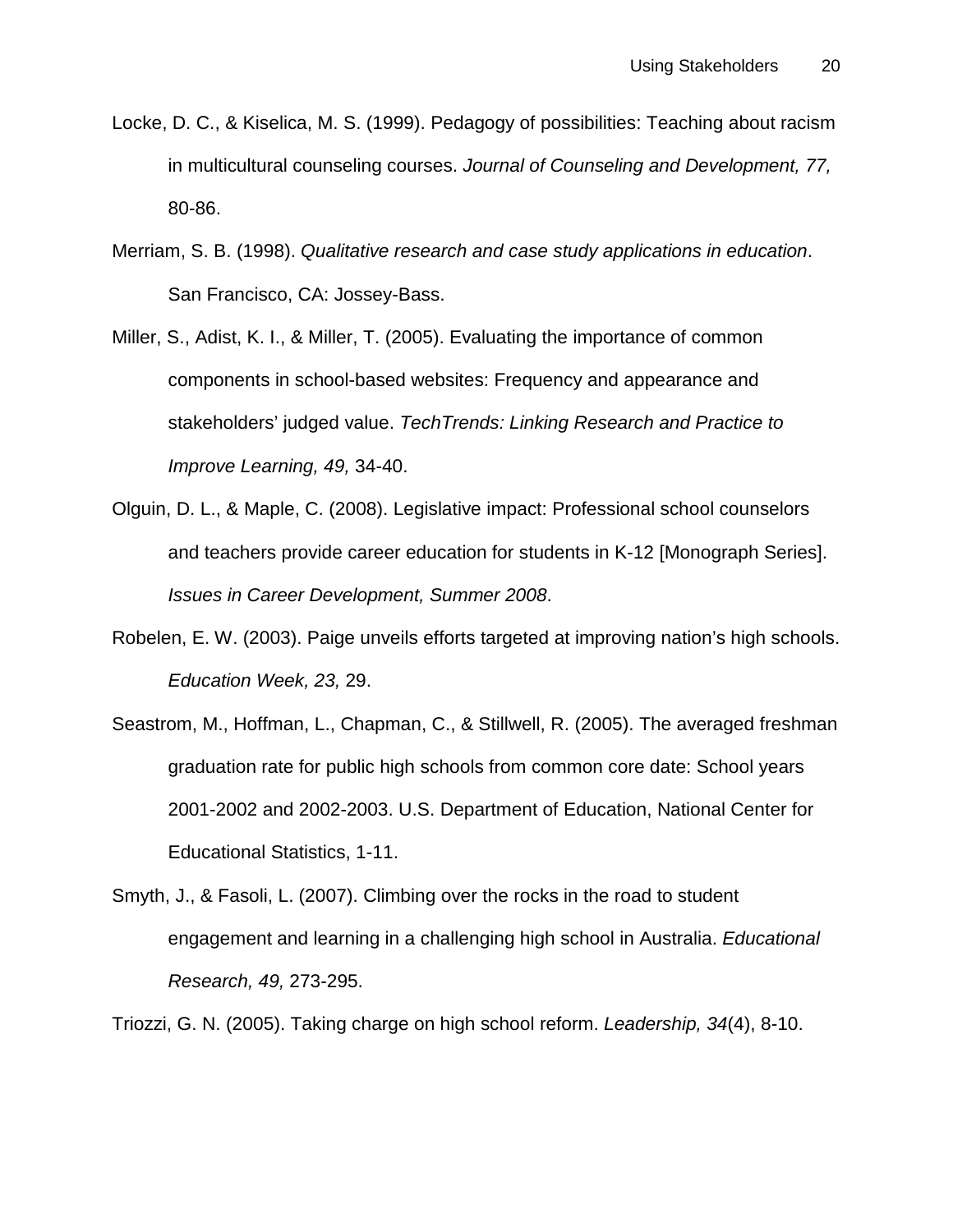Trudell, B. (2007). Local community perspectives and language education in sub-Saharan African communities. *International Journal of Educational Development, 27,* 552-563.

United States Department of Education (2005). Fast Facts: Students with disabilities. Retrieved November 8, 2005, from National Center for Education Statistics (NCES) Web site: http://www.nces.ed.gov/fastfacts/display.asp?id=60 Valentine, V. L. (2005). Crisis in the classroom. *Crisis, 112*(5), 2.